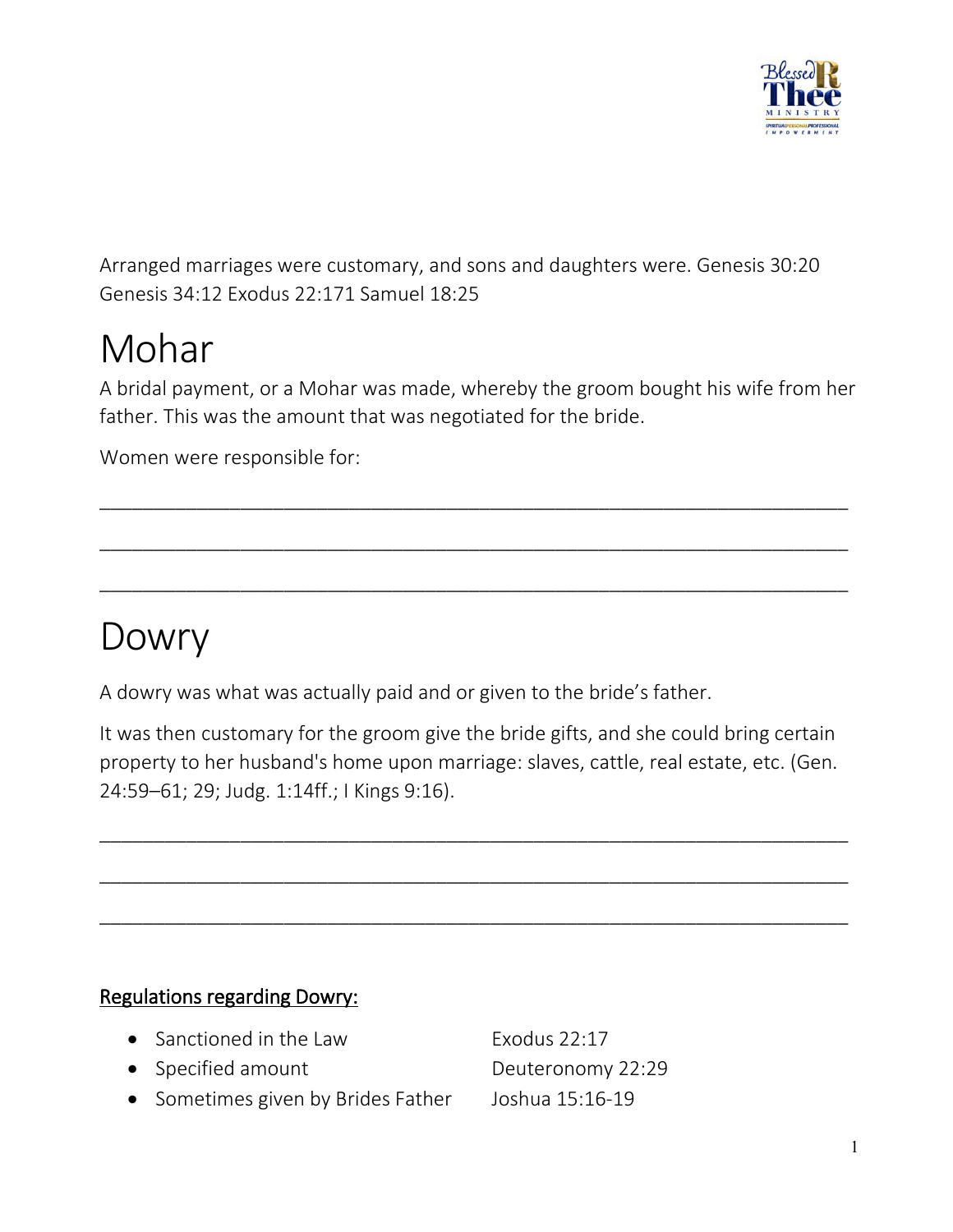### Review the Instances of Dowry's and identify what they were:

- Abraham (Isaac) for Rebekah Genesis 24:22-23
- Jacob for Rachel Genesis 29:15-20
- Shechem for Dinah Genesis 34:12
- 

David for Michal 1 Samuel 18:20-25



# Bridal Adornments

When a young woman became engaged, she had a year to prepare herself for her wedding day. Matthew 25.

\_\_\_\_\_\_\_\_\_\_\_\_\_\_\_\_\_\_\_\_\_\_\_\_\_\_\_\_\_\_\_\_\_\_\_\_\_\_\_\_\_\_\_\_\_\_\_\_\_\_\_\_\_\_\_\_\_\_\_\_\_\_\_\_\_\_\_\_\_

\_\_\_\_\_\_\_\_\_\_\_\_\_\_\_\_\_\_\_\_\_\_\_\_\_\_\_\_\_\_\_\_\_\_\_\_\_\_\_\_\_\_\_\_\_\_\_\_\_\_\_\_\_\_\_\_\_\_\_\_\_\_\_\_\_\_\_\_\_

The primary adornment was a strand of silver coins that hung across the brides forehead. (See Luke 15:8) (Other words to study: *Betrothal and Wedding Feast*)

## Burials

Burials never took place on a Sabbath or a Holy Day (John 11:39). When a loved one died, it was customary to grieve with emphasis. Deep mourning and lamenting were expected. Mourning was an expression of sorrow caused by:

| Death     | Gen 50:10   |
|-----------|-------------|
| Defection | 1 Sam 15:35 |